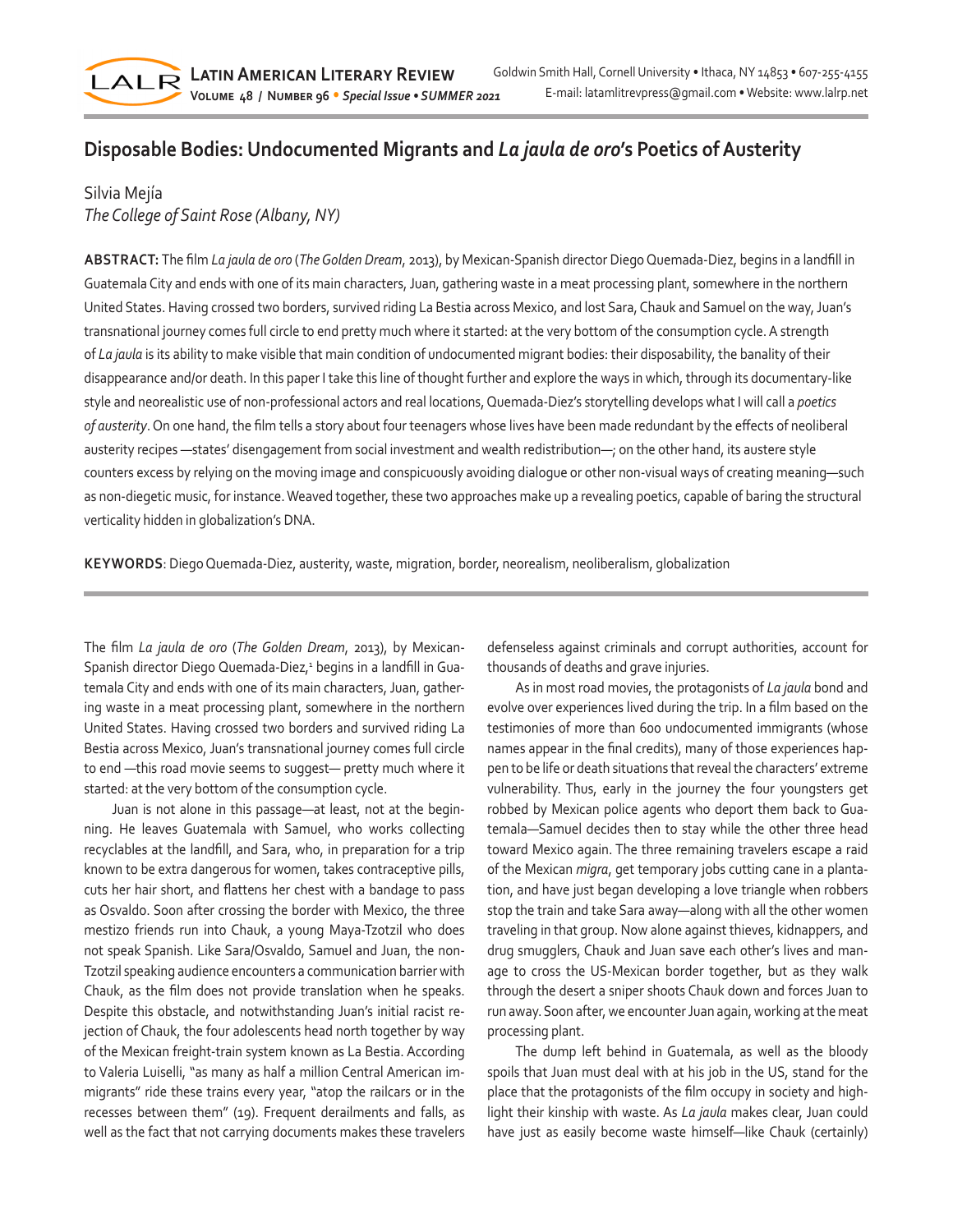and Sara (most likely) did. Although, perhaps, the more subtle implication is not that death or disappearance will turn someone into waste, but that someone becomes waste at the very moment when they are seen as disposable. Zygmunt Bauman addresses the production of "wasted humans" (the excessive, the redundant) as an "inevitable outcome of modernization" (5). If we apply to this story his definition of redundancy as a concept "that shares its semantic space with 'rejects', 'wastrels', 'garbage', 'refuse'—with *waste*" (12, emphasis in the original), we cannot but conclude that even though Juan survives the passage to the US, his life and those of the friends lost on the way have been redundant, wasted lives, long before the journey started.

According to the Migration Data Portal, between 1996 and 2020 "more than 75,000 migrant deaths" were recorded globally. This number, the portal warns, represents "only a minimum estimate because the majority of migrant deaths around the world go unrecorded." As they navigate an underworld where they are "excluded from the law and therefore 'not its concern'" (Bauman 32), undocumented migrants and refugees fall in one of the deepest of the "zonas de exclusión" generated by neoliberal capitalism, "donde las personas son, y saben que son, completamente superfluas al orden histórico global" (Pratt 15). It seems safe to say that it is this awareness of their redundancy —this knowing in the gut that no state or multinational corporation is out there fighting to prevent their fall— that is pushing people to head toward the Global North and, with luck, recover scraps of the wealth extracted from their land.

Bauman affirms that, when it comes to disposing of leftovers, we do it "in the most radical and effective" manner: "we make them invisible by not looking and unthinkable by not thinking" (27). Making wasted lives visible and, therefore, thinkable, may be then among the most radical and effective ways of disrupting the current global order of excess and waste. Like Nadia Lie, I find that a strength of *La jaula de oro* is, precisely, its ability to make visible that main condition of undocumented migrant bodies: their disposability, the banality of their disappearance and/or death (143-146). In this paper I take this line of thought further and explore the ways in which, through its documentary-like style and neorealistic use of non-professional actors and real locations, Quemada-Diez's storytelling develops what I will call a *poetics of austerity*. On one hand, the film tells a story about four teenagers whose lives have been made redundant by the effects of neoliberal austerity prescriptions —states' disengagement from social investment and wealth redistribution—; on the other hand, its austere style counters excess by relying on the moving image and conspicuously avoiding dialogue or other non-visual ways of creating meaning—such as non-diegetic music, for instance. Weaved together, these two approaches make up a revealing poetics, capable of baring the structural verticality (read inequality) hidden in globalization's DNA.

By proposing the concept of poetics of austerity, I am making a direct reference to Italian neorealism and the filmic tradition that it helped shape in Latin America. Through its rejection of Hollywood's stylistic and thematic establishment, as well as its commitment to telling urgent stories —of poverty, of social struggle— ignored by the mainstream studio system, in the 1940s and early 50s Italian neorealism developed storytelling strategies that bypassed that system and empowered filmmakers around the world—in particular in the Global South. In the wake of the triumph of the Cuban Revolution (1959) and throughout the 1960s, filmmakers such as the Brazilian Glauber Rocha ("An Esthetic of Hunger," 1965) and the Cuban Julio García Espinosa ("Por un cine imperfecto," 1969), as well as the Argentinians Octavio Getino and Fernando Solanas ("Hacia un tercer cine," 1969), regarded Italian neorealism as a trailhead for their political cinema. Through films and the aforementioned manifestos, they articulated a poetics that found in cinema not just a form of art apt for denouncing a reality of poverty, hunger, and violence, but an instrument, a "weapon" (Getino and Solanas 49) that, in the hands of the oppressed, could not only represent but incite and celebrate the revolution against a colonialist and capitalist status quo.

Half a century later, *La jaula de oro* honors this Latin American neorealist tradition by filming in location; casting non-professional actors; telling a story of poverty, oppression and injustice, and following a storyline that emulates a real-time chronological order. However, not surprisingly, the revolutionary ambitions of the 60s are gone. In that sense, Quemada-Diez's opera prima dialogues more fluidly with neorealist films of the 1980s and 90s, such as Hector Babenco's *Pixote* (Brazil, 1981) and Víctor Gaviria's *Rodrigo D: No futuro* (Colombia, 1990) or *La vendedora de rosas* (*The Rose Seller*, 1998), whose young protagonists are non-professional actors enacting stories pretty similar to their own struggles for survival in the streets and slums of Sao Paulo and Medellín. Another relevant antecedent is Walter Salles' *Central do Brasil*/*Central Station* (1998), less purely neorealist —it pairs a non-professional child actor with a Brazilian star as protagonists— but also a film about youth at risk, and the first of a wave of Latin American road movies to which *La jaula* belongs.

While these direct predecessors of *La jaula* are already bringing to the fore the economic and social effects of neoliberal austerity among vulnerable youth in Latin America, Quemada-Diez's film, released in 2013, takes this pursuit to the road and the national borders that block it. Then again, *La jaula de oro* is not the first film to tell a story about contemporary transnational migration from Central America to the United States; its genealogy goes as far as Gregory Nava's *El Norte* (USA, 1983) and, more recently, Rebecca Cammisa's documentary *Which Way Home* (USA, 2009) and Cary Fukunaga's *Sin Nombre* (USA, 2009). The film is not unique either in approaching this subject matter as a neorealist road movie—in fact, Quemada-Diez's has recognized its indebtedness to Michael Winterbottom's *In this World* (UK, 2002), the story of two Afghan cousins who leave a refugee camp in Pakistan and must travel through Iran, Turkey, Italy, and France as undocumented immigrants on their way to London (Democracy Now). What I find unique and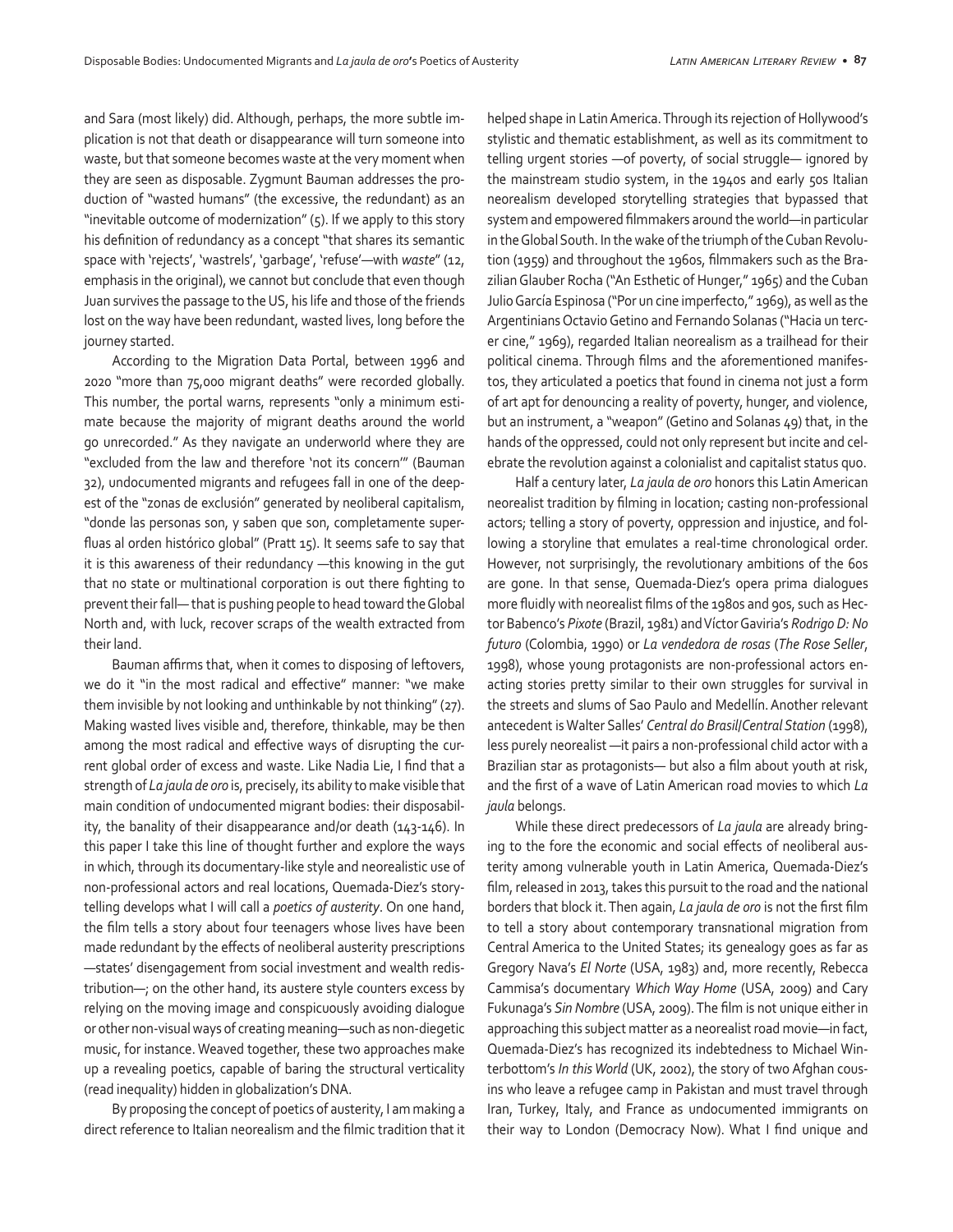particularly haunting about *La jaula de oro* is the way in which its stylistic and narrative austerity —its reliance on what moving images can convey by themselves; its littered real locations; its voids and absences— seems to fit the representation of lives made redundant by the effects of neoliberalism and its belt-tightening policies. As a neorealist road movie, *La jaula* affords itself a cinematic language capable enough for exposing the transnational impact of neoliberalism; for making visible the thread that ties consumerist excess —and its uncontrollable production of waste and redundant population— with massive labor migration from south to north, and for baring the contemporary role of national borders —where human mobility is granted or denied— as the sites where *flow*, 'the preferred metaphor of globalization' (Pratt 241), uncloaks itself as a fallacy.

In the first minute and a half of *La jaula de oro* we meet Juan. A shaky hand-held camera follows him around, revealing a noisy labyrinth of makeshift homes and dusty alleyways as he walks by fast, ignoring a couple of soldiers in uniform who cross his path, as well as two children playing gangsters —who "shoot" him with toy guns. After taking a couple of minutes to introduce Sara (and her transformation into Osvaldo), the film then returns to Juan, now inside one of those precarious dwellings. A wide shot finds him in a room enclosed by walls made up of repurposed corrugated zinc sheets and flattened carton boxes. Sitting on one of two beds haphazardly put together, he hides a few rolled dollar bills inside the waist band of his jeans, and then leaves the room wearing those pants and a pair of old cowboy boots. Outside, the camera does not follow him anymore. We see him walk away, passing neighbors who go about their business amidst the improvised housing, as the diegetic sound of loud music, dogs barking, and babies crying makes this environment feel increasingly crowded and claustrophobic.

This is basically all the contextual information that we will get about Juan (Brandon López), and it is in fact more than what the film reveals when it comes to its other three protagonists: Sara (Karen Martínez), Samuel (Carlos Chajon), and Chauk (Rodolfo Domínguez). Some scholarship dwells in this lack of explicit and specific information about the personal stories as well as the economic, political, and social circumstances that would explain why the four adolescents undertake the dangerous journey toward the US. Alicia Estrada, for instance, has criticized this void in the particular case of Chauk, pointing out that the film's "ambiguity around the Maya protagonist's immigration further highlights his Otherness" (182). Other critics, meanwhile, seem to suggest that Quemada-Diez's movie makes up for these "gaps" by invoking intertextual connections with other "US border genre" films —like *El Norte* and *Sin Nombre*— that have already told similar stories (Curry 50). Above all, this scholarship points to the direct intermedial reference to the corrido "La jaula de oro,"<sup>2</sup> which establishes the film's critical stance toward the "American Dream" (Archer 91, Curry 49-50).

In my view, however, these voids are not narrative gaps that the film must make up for in some way or another, but narrative

*devices* that are intrinsic to *La jaula de oro's* poetics of austerity and its effect on the viewer. For all we will not learn about Juan's individual story, for instance, the initial scene is telling us, with plenty of visual detail and not a single word, about the big picture that is expelling him from home. We will not find out until much later that he comes from "Guatemala, Zona 3" (1:11:52-1:14:33), but the neighborhood that we experience with him in location, through diegetic sound —or, rather, noise— and shaky camera work that reminds the viewer of documentaries, does not need further introduction as a shantytown. The young man who walks fast through those dusty alleyways —and whose name we don't know yet— runs into men in uniform and children playing with toy guns, which hints toward the violence reigning in that quarter. We finally learn that he is not a visitor: he lives in the area and his precarious dwelling looks cramped and made up of random, old-looking, and repurposed objects. In this way, *La jaula* manages to introduce life at the margins of neoliberal capitalism—and to make clear why one would want to escape from it. Right off the bat, the film also establishes a certain symbiosis between human (wasted lives) and non-human waste. As Luis I. Prádanos puts it, "there is a clear correlation between global economic growth spurred by the planetary expansion of capitalist modernity and the massive proliferation of both unmanageable waste production and surplus population" (194). Throughout the duration of the story, *La jaula* will continue stepping out of a purely anthropocentric portrayal and bringing to the fore this culture-nature continuum, this kinship between debris and "surplus" human lives.

A slum is not a casual place to begin a story about migration. Throughout the second half of the twentieth century, poverty belts (favelas, villas miseria, chabolas, invasiones, etc.) formed in the outskirts of big Latin American cities, populated by poor peasants just arrived from the countryside. Lured by the promise of a better life in the urban space —which had come to represent modernity's ideals of progress— these migrants settled in improvised neighborhoods that now stand for the failure of that main narrative: progress. As Mary Louise Pratt put it, back in 2007, "the idea of a world in which all will at some point be equally 'developed' has been so thoroughly abandoned that we have to be reminded that this was recently a globally shared expectation" (238). The policies of neoliberalism ensured that equal levels of development would not be reached.Upholding the principles of individual freedom, private property, and free market, the neoliberal doctrine began to spread in the 1970s, when the ruling elites around the world saw their income dramatically reduced by the global economic crisis (Harvey 5-38). It consolidated in the 1990s and has now acquired a global reach. In terms of concrete policy, its main principles have been implemented as "deregulation of financial and trade markets, privatization of public assets and institutions, social service cuts, protection of private property and corporate profits, an ideology of individualism and competition, and enhanced enforcement to coerce labor while policing impoverishment" (Walia 42). And yet, according to David Harvey, this neoliberalization of economies has not been very effec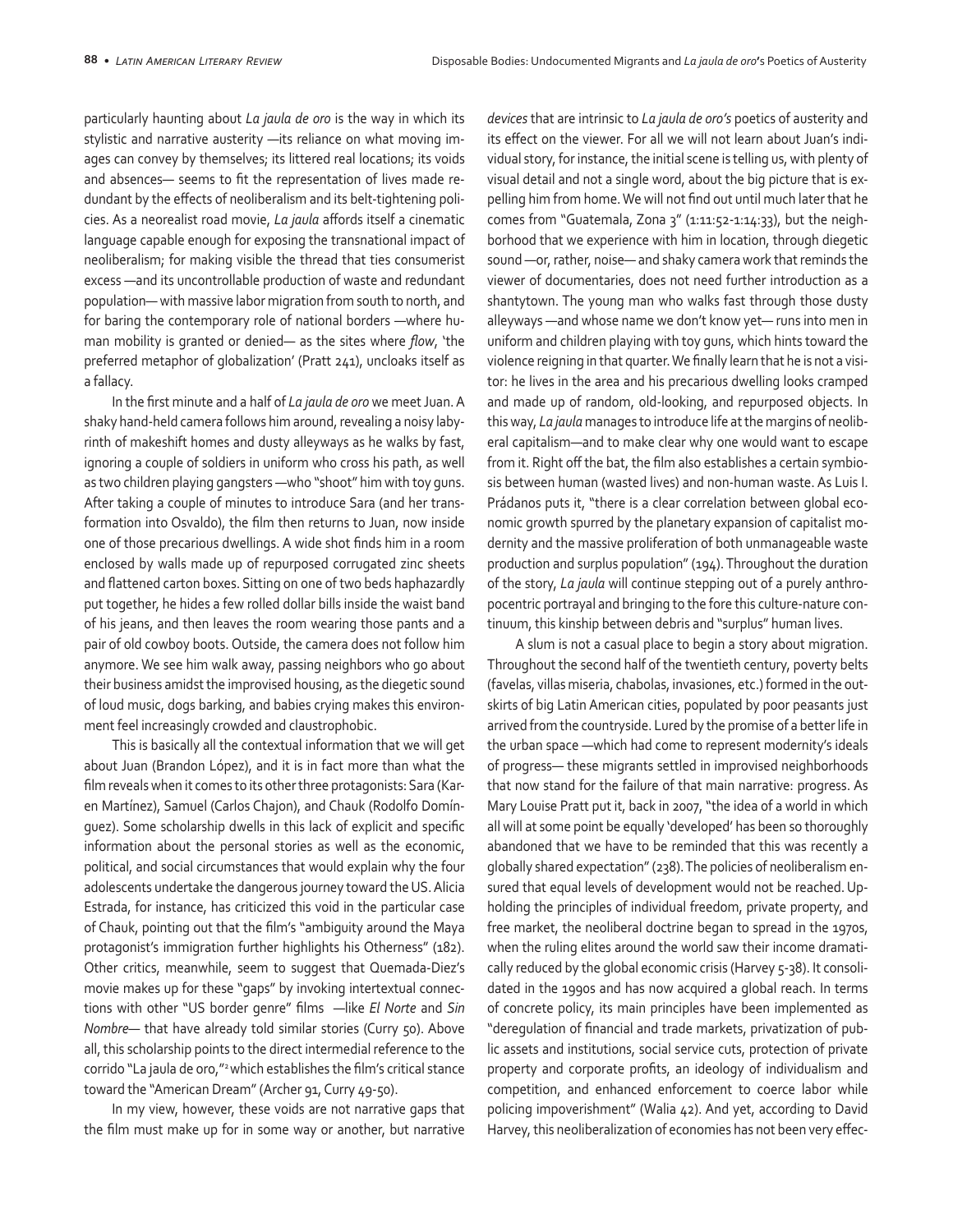tive in revitalizing global capital accumulation; however, "it has succeeded remarkably well in restoring (…) the power of an economic elite" (19). In fact, the indelible mark left by neoliberalism in Latin America (and throughout the world) is the increase of poverty and inequality, as proved by the expansion of poverty belts in urban areas (Romero).

In Guatemala City, for instance, it is estimated that about 20 percent of the population lives in slums (Volume). Zona 3, the shanty town that Juan leaves behind in *La jaula* is made up of the city's main landfill and 22 quarters with a population of about 30,000 people (Pérez) who, like Samuel and perhaps Sara and Juan too, live off the garbage dump.3 According to Prádanos, "immigration may be understood as people displaced by (or escaping the toxicity generated by) the flows of material, labor, and energy mobilized by economic modernization to facilitate its consumerist, predatory, and wasteful practices" (194). While shantytowns are literally the garbage dump where twentieth century capitalism deposited its surplus population, in the globalized-neoliberal-twenty first century capitalist era the dump is, fittingly, transnational: those whose lives have been made redundant may try and escape from the slum (or skip it, like Chauk), just to end up chewed up and spit out by La Bestia; buried in mass graves; drowned at sea or dehydrated to death in the desert; shot and killed at the border; left to languish in camps right at the doors of the developed world, or, if lucky, let into that world through the back door, just to continue a life-long relationship with waste (like Juan).

Rather than lecturing on these details, though, *La jaula* trusts the viewer to connect the dots; it moves away from pedagogy and toward an economy of language that might remind one of poetry. In fact, Quemada-Diez's description of his film as an "epic poem" (Democracy Now) turns out quite accurate not only because it is a story about unsung heroes, as the director explains, but also because of its economy of (filmic) language—one of several strategies that the film deploys as part of its poetics of austerity. Previous scholarship has pointed to "the overall absence of dialogue" in *La jaula* and how it emphasizes "the primacy of the visual image to tell the story" (Curry 48). Indeed, we don't hear any spoken word until over seven minutes into the story, when Sara, Samuel, and Juan are crossing by boat the border between Guatemala and Mexico. Once Chauk joins the group, the fact that he does not speak Spanish and that the other three protagonists do not know his language, Tzotzil, becomes a natural limitation for dialogue.

At the level of spoken language, by not providing translation when Chauk talks the film aligns the non-Tzotzil speaking audience with the other three mestizo protagonists—who get to know him through his actions and get attached to him despite not being able to understand his words. Of the four main characters, Chauk is also the one about whom we do not learn any personal context, since he simply shows up while the Guatemalan friends are waiting for the train, near a nondescript pond. For Estrada, Chauk is represented as having "no personal history, nor clearly articulated dreams and desires" (182). In her view, this is one of several ways in which *La jaula* would be contributing to a tradition of filmic representations that reproduce "colonial legacies" and their "stereotyped construction of Maya culture and identity" (179-180). The film certainly provides a little more "personal history" about the mestizo protagonists, but none of them gets to clearly articulate their dreams and desires. In fact, the only dream that we get to see and, toward the end, to understand, is Chauk's recurrent dream of snow falling against a dark night sky.

This dream is perhaps the best illustration of *La jaula's* economy of language—a main feature of its poetics of austerity. It's always the same long take (over 10 seconds long) in which a fixed camera shows snowflakes falling from a night sky. While the film uses very little non-diegetic music, the three times that this scene plays it comes accompanied by the same soft piano theme. The first snow scene (00:15:36-00:15:59) may leave the viewer a bit disoriented, as the irruption of this element —which clearly does not belong to the otherwise neorealist narrative— will not become clear until later, when thanks to its second and third iterations we realize that this long take always comes associated with moments when Chauk has fallen asleep. Dreams have been used in neorealist films as a way of letting the viewer into the psychology of the characters, through sequences that often abandon constrictions of the neorealist style such as natural lighting or slice-of-life storytelling, for instance. Pedro's nightmare of guilt and hunger for affection, in Luis Buñuel's *Los olvidados* (*The Young and the Damned*, Mexico, 1950), and Mónica's drug-induced dreams of a happier time with her dead grandmother in Gaviria's *La vendedora de rosas*, come to mind. Quemada-Diez's film acknowledges this tradition and even seems to break its own rules by introducing music but, sticking to its austere ways, it condenses the dream down to one shot, one tune, and one concept: snow.

Chauk, then, dreams of snow but he never gets to relate his dream to the other characters. A couple of times, he attempts to tell his fellow travelers about *taiv*, but only toward the end of the film, as the two surviving boys contemplate through the glass a miniature train installation, Juan —and, with him, the non-Tzotzil speaking viewers— understands what his friend has been saying all along.4 Chauk points to the fake snow falling on the display and remarks: "taiv." To which Juan replies: "Ah, 'taiv' es nieve, va" (1:22:50- 1:23:36). Nothing else is ever said about snow, but in the final scene, when Juan has lost Chauk too and walks alone on a snowy road, he looks up and a POV shot reveals that what he is seeing looks exactly like Chauk's recurring dream: snow falling against a dark night sky. This image becomes then a multilayered concept. Snow, which at the most basic level could be read as a symbol of the north and of everything it might offer that cannot be found in the Global South, now represents Chauk too, as well as a naïve dream that —as the film suggests by having Juan seeing exactly the same shot of Chauk's dreams— is not only his but rather a collective hope, shared by the hundreds of thousands of undocumented Central and South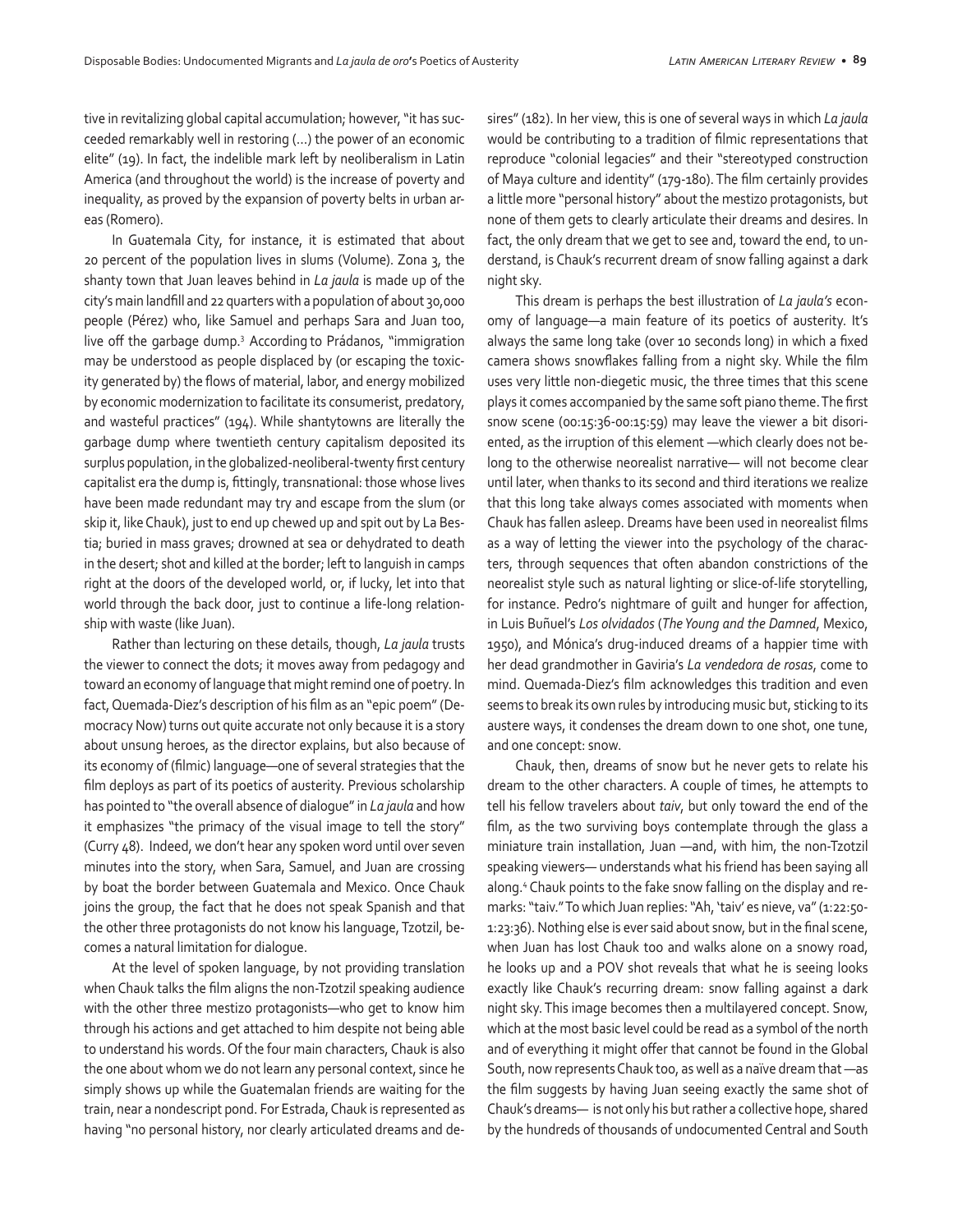American migrants that attempt to reach and cross the US-Mexico border every year.5

Yet another layer of meaning could be inferred from this image of falling snow, if we think of the uncountable snowflakes as representing the anonymous and fragile lives of those riding La Bestia along with the protagonists of the film. Addressing the link between the increasing migration toward the US and livelihoods destroyed by free trade agreements, a hallmark of globalization, Harsha Walia explains that about 1.3 million Mexican farmers were pushed into bankruptcy during the first decade of the North American Free Trade Agreement (NAFTA), inaugurated in January 1994 (50). Among those left without their primary source of subsistence are Indigenous Maya, Mixtec, and Zapotec, who contributed to the near triplication of Mexican migration to the US in two decades from 4.5 million migrants in 1990 to 12.67 million in 2008. "Before NAFTA, Indigenous people made up 7 percent of migrants from Mexico, but a decade later they constituted 29 percent" (51). While *La jaula* does not inform the viewer about the particular circumstances that cause Chauk to migrate, his centrality to the story —as well as his role as the bearer of the collective dream— makes visible the ever-growing presence of Indigenous people among the population of undocumented migrants headed to the United States.

 In this way Chauk and the other three protagonists of Quemada-Diez's film perform as archetypes, as composites of the people they represent. They also function as an expression of the kinship between these archetypes and waste. The film conveys these two fundamental premises, I argue, through a second main strategy of *La jaula*'s poetics of austerity. This strategy entails, on one hand, a narrative structure and visual style that tend to fuse the journey of its main characters with that of the collective of undocumented migrants traveling with them. On the other hand, and mainly through its visual style, this strategy also fuses the protagonists with the ruins and the debris that surround them practically wherever they go.

At the narrative level, Sara, Juan, Chauk and Samuel's personal stories are austere in the sense that, as mentioned earlier, they do not abound in specifics. Having been introduced with minimal or no individual context, the protagonists of the film are meant not to stick out but to merge with the crowd of migrants and peasant workers that travel with them most of the time. These characters have not been made special or different by their backgrounds like, for instance, the gangster fleeing from his own *mara* in Fukunaga's *Sin Nombre*. Even Sara's transformation into Osvaldo, which invests her story with a narratively powerful twist, is based on the well-known fact that "eighty percent of the women and girls who cross Mexico to the to the U.S. border are raped on the way" (Luiselli 25-26). While trying to ride La Bestia disguised as a man may not be a common resort, taking contraceptive precautions before heading north makes Sara representative of all young women appearing in the film. In the slice-of-life and on-the-move structure of this neorealist road movie, its protagonists are never alone in their struggles—until, perhaps, when Juan and Chauk finally get to the US-Mexico border and encounter the wall. The story moves along with the train, and every new obstacle (the Mexican *migra*, the robbers that take Sara away, the kidnappers that threaten to kill Chauk) hits the travelling collective and not just the main characters.

This fusion of the protagonists with the migrant crowd is reinforced by the film's austere neorealist style, in particular through its mise-en-scène. *La jaula de oro* was filmed on (key) locations such as Zona 3 in Guatemala City, the shelter in Arriaga (Mexico) where Chauk and Juan recover after having lost Sara, and, most importantly, on top of the moving trains of La Bestia. In that sense, it follows the steps of what the documentary *Which Way Home* and the feature *Sin Nombre* had done already. However, it is the casting of non-professional actors who come from areas and backgrounds that typically feed La Bestia that seals the film's convincing insertion of its main characters in the migrant collective. Quemada-Diez has explained that it took months to find Rodolfo Domínguez (Chauk) in his community in Chiapas, and that Karen Martínez (Sara), Brandon López (Juan) and Carlos Chajon (Samuel) all come from impoverished neighborhoods in Guatemala. Moreover, most of the sparse dialogue that characterizes the film is, according to the director, the language that the actors proposed for loosely scripted scenes (Democracy Now).

This believable sense of belonging gets strengthened by a cinematography and editing designed to have the main characters appear often with the migrant collective as a backdrop, or within a series of close-ups that include shots of individual migrants mixed with the familiar images of the protagonists. Not by chance, in these scenes the close-ups of the anonymous migrants are left on the screen for as long as those of the main characters: about eight seconds each. *La jaula* tends to use these montages to portray the rides on top of La Bestia, in combination with landscape shots which road movies typically rely on to represent movement across a geography and, therefore, the progression of the story. At this level, a sequence that clearly illustrates the film's kinship with the genre comes when Juan and Chauk, having survived a band of kidnappers in an indistinct town, enter the desert lands of northern Mexico riding a train. As in the case of Chauk's dream scenes, the film allows itself to abandon its commitment to mostly diegetic sound, but for this one time it does so through a song with lyrics about the resilience of undocumented migrants trying to cross the border: "La caña," by Son del Centro, plays as multiple shots of the tracks, of the train cutting the landscape, and of the people traveling on top of it are edited together (1:19:51-1:23:10).

As mentioned above, through its austere visual style *La jaula* is also highlighting the symbiotic relationship, the continuum between human beings (the main characters, and with them the collective of undocumented migrants) and the non-human environments that mark their journey (real locations characterized by the omnipresence of waste). Such an approach invites reading through the lens of what Stacy Alaimo calls "trans-corporeality," or a conception of the human that sees it as "always intermeshed with the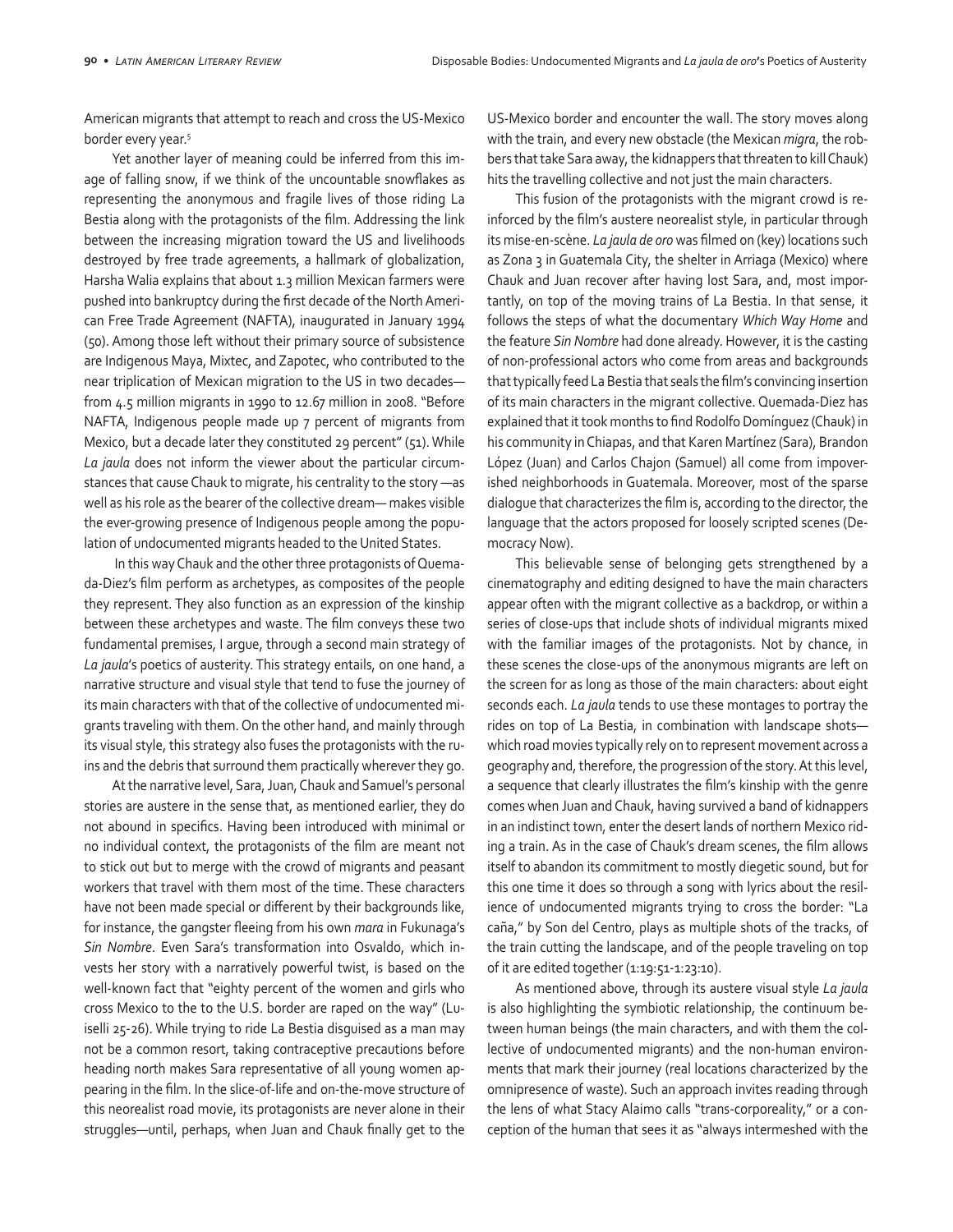more-than-human world" (2). Litter, debris, and discarded industrial objects populate *La jaula*'s mise-en-scène with an understated persistence; this key feature of the film's trans-corporeal vision is subtly registered by the camera and never remarked on by the characters. By portraying the ubiquity of garbage while avoiding big gestures —verbal or cinematographic— to acknowledge it, the film points to how "intermeshed" the characters are with waste. Previous scholarship on the treatment of trash in *La jaula de oro* has focused on both the shantytown/landfill and the meat processing plant sequences that bookend the story. Prádanos, for instance, points out that "waste materials and surplus population converge in the shantytown, acquiring agency and refusing to accept the disposable, passive, and invisible place assigned to them by the economic system that produced them" (203). He reviews *La jaula* as one of several contemporary cultural artifacts that, in his view, succeed at making visible the political ecology of waste. While I agree with this perspective, I would like to complement it by displacing the focus of my reading from those two sequences to other moments in which *La jaula*'s austere (and trans-corporeal) visual style suggests the kinship between its protagonists and waste in a more subtle way.

According to Jane Bennet, all matter is "vibrant," and waste is not an exception given that "a vital materiality can never really be thrown 'away,' for it continues its activities even as a discarded or unwanted commodity" (6). In *La jaula de oro*, discarded commodities are presented as "active" beginning with the initial scene in Juan's shantytown, where, as Prádanos points out, people live off the vibrant landfill, which provides income (through recycling) and takes care of many of their immediate needs, ranging from walls and roofs for their makeshift houses to improvised furniture and even appliances. Once they leave the shantytown behind, and when they are not riding on top of freight trains, Sara and Juan (as well as Chauk) find a sort of home in abandoned rail cars. The first time they choose a boxcar to spend the night, the film introduces the viewer to a real location that looks decrepit in the outside while empty and dusty in the inside. For the three teenagers, however, this out-ofcommission rail car is a reliable refuge. A close-up of Chauk's hand touching the rusted and flaky surface of the boxcar seals this transcorporeal moment, evoking for a few seconds the symbiosis between the young travelers and the debris that La Bestia discards. Then Chauk looks up and the scene cuts to a shot of snow falling against a dark sky (his dream), in a juxtaposition that emphasizes the contrast between reality and hope (00:31:37-00:32:00). Later in the journey, after Sara's abduction, Juan and Chauk must come to terms with the fact that they may never see her again: because of the language barrier, the two boys cannot really talk to each other but, in a scene in which the location choice is key, they are sitting in a passenger car whose ruinous condition seems to reflect neatly their equally devastated emotional state. *La jaula* creates, in this way, another distinct moment of trans-corporeality, a scene in which the kinship between the surviving protagonists and discarded pieces of the rail system becomes visible (1:01:32-1:03:06). This symbiosis between human beings and waste, however, is neither restricted to the film's main characters nor limited to rail debris. While litter seems ubiquitous in the small urban centers where the protagonists of the film stop to switch trains, the accumulation of garbage along the train tracks reaches an overwhelming level in the generic town where Chauk, Juan, and several other migrants get kidnapped by criminals seeking ransom. If in Juan's shantytown waste appears repurposed with practical intent, here the characters move among pieces of trash and piles of rubble that seem to have been randomly placed and then abandoned. In fact, the understated emphasis that a series of establishing and wide shots put in portraying the overpowering and chaotic presence of trash in this town make the viewer know, long before the characters find out, that this place is bad news (1:11:40-1:12:20). The continuum between human beings and non-human environments is, in this case as in the previous ones, effectively conveyed through an austere filmic style that relies heavily on real locations and the image in movement.

Finally, a third strategy that *La jaula de oro* deploys as part of its poetics of austerity is the use of voids and absences as narrative tools. I have discussed earlier how the voids surrounding the personal histories of the main characters explain, in part, their ability to fuse themselves with the undocumented migrant collective. In this section, I would like to address how Quemada-Diez's film, in its own austere way, uses absence and loss to represent violence and thus reject its treatment as a spectacle. Previous scholarship on the topic has pointed out that "the motif of the disappeared" (Lie 45), is introduced early in the film through a shot of a wall covered with poster pictures of disappeared people. These could be photos of disappeared migrants, as Nadia Lie suggests, but because of the emblematic way in which the old-looking pictures have been arranged on the wall I believe that this is rather a subtle reference to the twentieth-century history of political repression and disappearances in Guatemala and Latin America in general. About 200,000 people died and other 45,000 disappeared during the 36 years (1960-1996) of civil war in Guatemala; a vast majority of those victims were Maya civilians (Amnesty International). *La jaula* might even be nodding to its direct predecessor, Nava's *El Norte*, a movie about two Maya siblings who must flee Guatemala in the early 1980s to escape the violence directed against Indigenous peoples.

In any case, by evoking the weight of absences that are ever present, *La jaula* is priming the viewer for its own take on loss and violence. Midway into the film, a band of robbers attacks the train and Sara, her disguise uncovered, is kidnapped along with all the other women in the group. As the robbers drive away, Sara can be heard calling: "Juan…Chauk… Juan… Chauk…" while they both lay on the ground, injured and unconscious (00:54:27-00:58:02). Critical work on *La jaula* revisits this scene as the moment in which the viewer gets acquainted with loss and the particular kind of trauma caused by disappearance, as Sara will not be seen again (Curry 62- 65, Lie 144). From the point of view of the film's poetics of austerity, this scene is key also because of the way in which the trauma is nar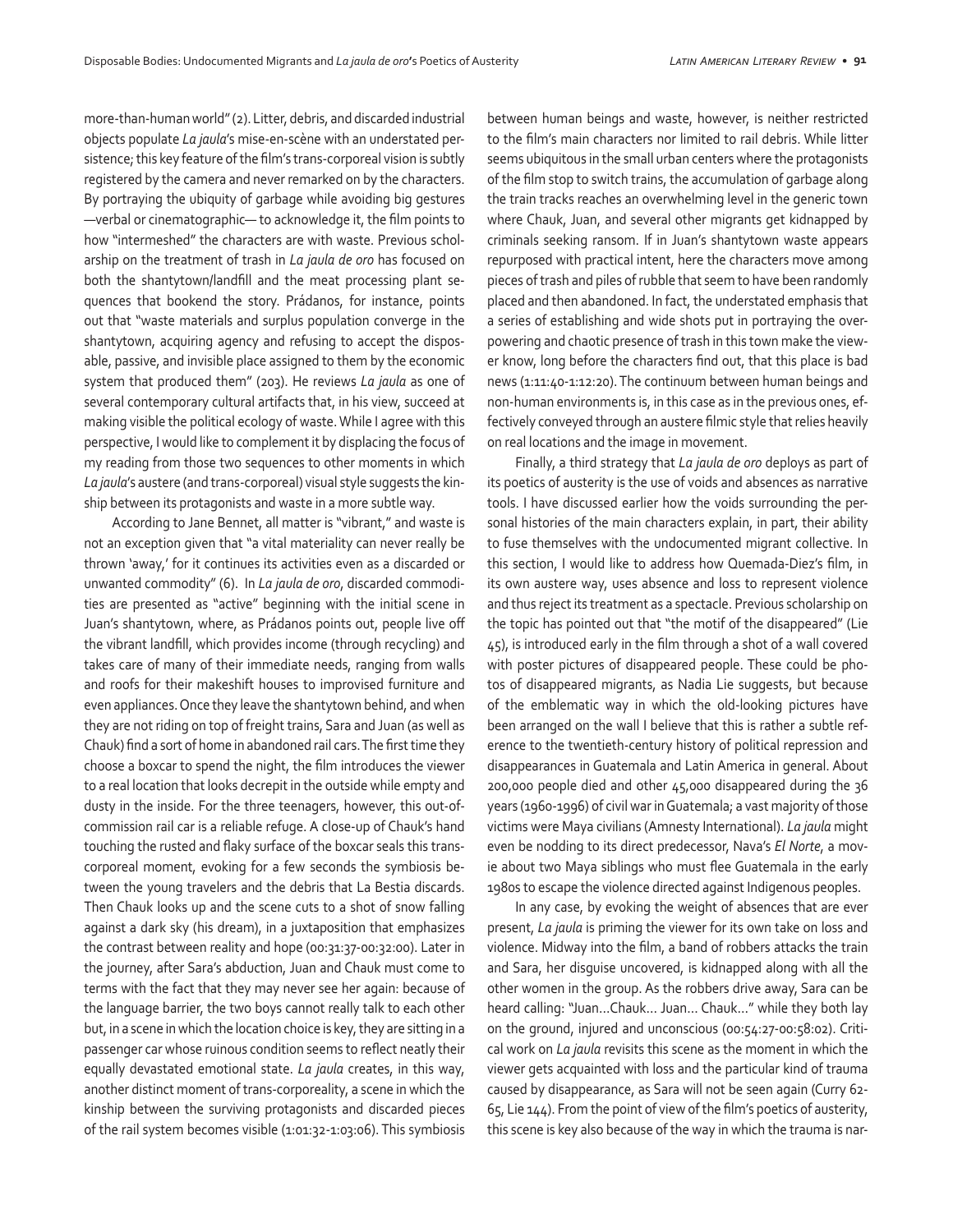ratively constructed. Since *La jaula* uses a restricted narration that sticks exclusively to the point of view of those who remain in the migrant collective, the viewer, like Juan and Chauk, never gets to find out what happened to Sara. Although road movies often adopt this narrative approach, it is not always the case—once again, *Sin Nombre* comes to mind. In a more traditionally constructed film, the camera could have detached itself momentarily from Chauk and Juan to show the viewer how things looked from Sara's perspective, but not in *La jaula*. Austerity, in this case, takes the shape of absence, of everything that is not said and, above all, neither shown nor seen.

Another notable absence in *La jaula* is that of blood or, to be more exact, of bleeding human bodies. In a film whose protagonists —and the collective of undocumented migrants with them— are constantly exposed to violent robberies, kidnappings, and even a shooting, such absence is not the product of lack of opportunities: *La jaula* gets out of its way to avoid gore. Thus, for instance, when Juan gets badly wounded with a machete while trying to stop Sara's abduction, the camera remains, in the scenes that follow, distant from his body, focusing instead on Chauk and his attentive expression as he dresses his companion's wound (00:58:09-00:59:25). A similar approach applies to the scene in which an anonymous sniper shoots Chauk down. Once the relentless sniper forces Juan to run away, silence returns to the scene. A medium shot shows Chauk's motionless body lying on the ground; the camera is close, but he is partially hidden behind —and surrounded by— the golden desert brush. No wound in sight, just a boy who looks like he is sleeping. The camera then switches to Juan, as he becomes a moving speck in the immensity of the desert  $(1:34:15-1:36:10)$ . Like in the scene when Sara is taken away, this shocking moment is not artificially intensified by non-diegetic music; the shock comes instead from its unadorned banality.

Comparing *La jaula* to *Sin Nombre*, a road movie that also focuses on undocumented youth migration from Central America (Honduras) but from the angle of gang feuds, Curry finds that in Quemada-Diez's film, violence, "if timid by comparison, seems to serve more melodramatic ends" (51). This may be true but, in my view, *La jaula*'s choice to have the viewer "experience" violence through absence and loss rather than visual display has less to do with melodrama than with a deliberate rejection of the spectacular bloodshed. In this way, Quemada-Diez's film resists representing the ubiquitous violence associated with La Bestia and the US-Mexico border as an object of voyeuristic pleasure (the spectacle of disposable bodies killing each other), and seeks instead to generate empathy by placing the viewer in the shoes of the undocumented migrant.

Borders, in particular those that separate rich countries from impoverished former colonies, like the US-Mexico border, have become the stage where the increasing tension between Global South and Global North gets resolved, for lack of a better word, by force. As Pratt explains, although '"the imperial character of the new

global order was obscured for a time by a legitimating language of free trade, flow, open markets, a global ecumene," it has become clear that globalization has meant the "restructuring of planetary relations by an imperially designed neoliberalism" (238). The growing number of undocumented labor migrants and refugees pressing at the seams of the walled developed world is not an unintended consequence, but a logical response. Since the 1980s, the most vulnerable sectors in developing countries have been made redundant by the one-fits-all structural adjustment prescriptions handed to their governments by the World Bank and the International Monetary Fund (IMF): resources that should have gone to health, education, and housing have been, in most cases, obediently redirected to debt service (Harvey 28-31, Stiglitz 3-52). Then right before the turn of the century free trade agreements added even more citizens in the Global South to the legions of the redundant. "The critics of globalization accuse Western countries of hypocrisy, and the critics are right," affirms Joseph E. Stiglitz, referring to the fact that these agreements have forced developing countries to eliminate trade barriers while the developed countries have kept their own barriers intact, which has prevented poor nations from obtaining much needed income from agricultural exports (6). The hypocrisy does not stop there. "As Clinton was signing NAFTA to ensure the movement of capital and goods, the US Army Corps of Engineers was fencing the border to interdict the movement of people," affirms Harsha Walia, for whom the displacement crisis currently experienced throughout the world was, in fact, "foreseen" (51-52).

Released in the US in 2015, *La jaula de oro* seemed timed to offer a way of making sense of the migration crisis of 2014, when an unusually high number of unaccompanied minors (69,000 in total, according to the Migration Data Portal) crossed the US-Mexico border. Four years later, as the Trump administration enforced the "family separation policy" and undocumented migrant children were separated from their parents and put in facilities that resembled cages, the film's original title in Spanish —which translates literally as 'The Golden Cage'— became somewhat prescient, only the cages in question were anything but golden. The waves of undocumented migrant children crossing the border unaccompanied have now become seasonal and, after having been retained in camps in Mexico since the beginning of the COVID-19 pandemic, the numbers of minors crossing the border alone in 2021 promise to break records. Quemada-Diez's road movie is, therefore, a film that has gained relevance since its release, not only because of the numbing statistics, but also —and perhaps above all— because of the kind of critical impact on the viewer that its poetics of austerity is capable of provoking.

Two decades ago, Mary Louise Pratt made a call to find ways to expose the profound inequities generated by globalization through forms of representation that strive to escape the hegemonic discourse of neoliberalism (26). In *La jaula de oro*'s poetics of austerity I find a response to that call. Through its austere narrative structure, which avoids dwelling on the personal histories of the main charac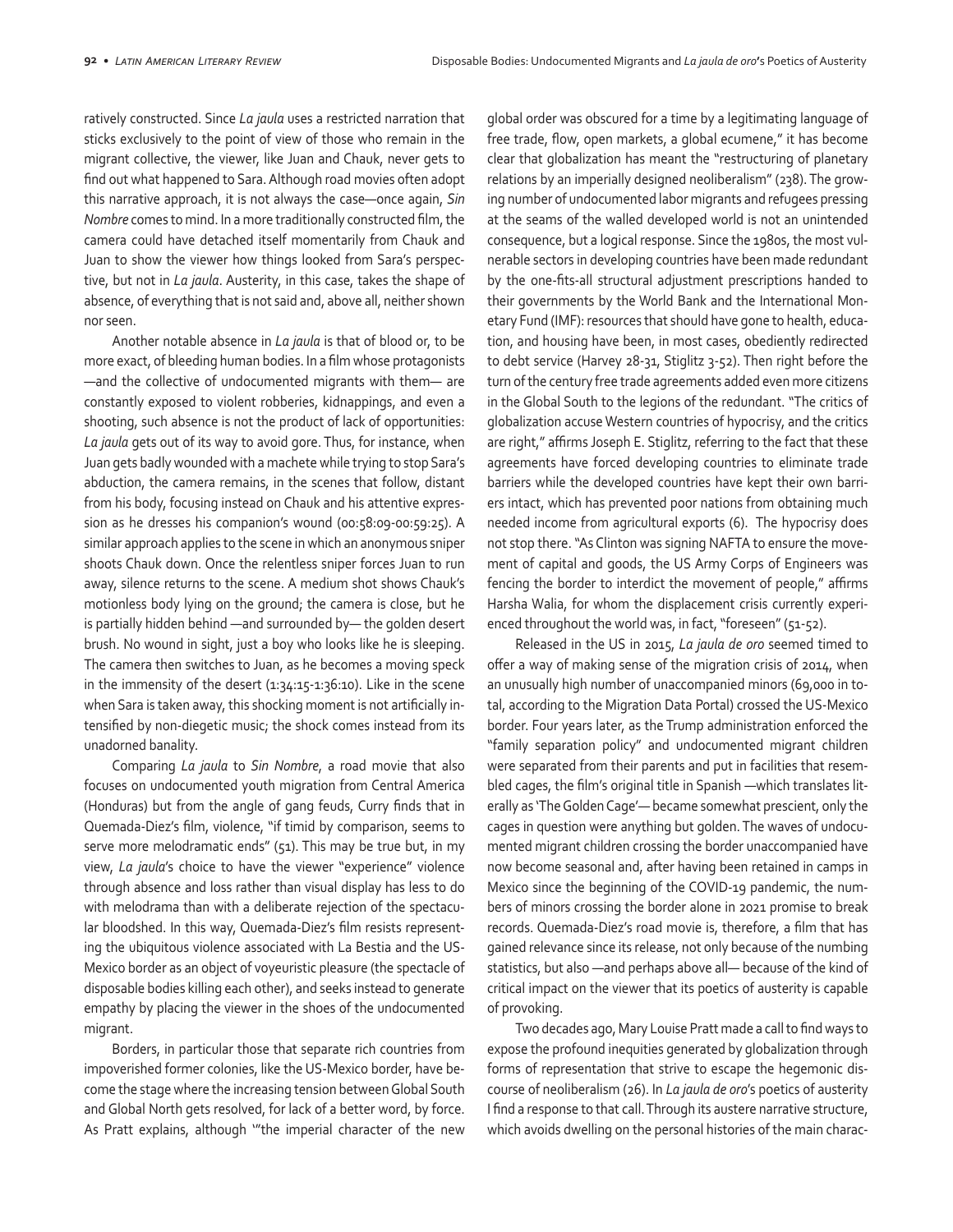ters, and a visual style (real locations, casting of non-professional actors, etc.) that fuses them with the undocumented migrant crowd as well as with environments that evoke the wasteful practices of contemporary capitalism, Quemada Diez's film resists neoliberal individualism, humanizes the migrant collective, an makes visible the thread that connects consumerist excess with lives made superfluous. Similarly, by banning gore from its storytelling, *La jaula* takes a stand against representations of border violence as a spectacle for consumption; in this way, the film refuses to compete in a visual market that naturalizes the perception of undocumented migrants as redundant and of their bodies as disposable.

## **NOTES**

1 Several sources, including the Internet Movie Database (IMDB), have published the director's name with an accent on his last name (Quemada-Díez). However, the name Diego Quemada-Diez appears without an accent in *La jaula de oro*'s credits. Throughout this article, whenever referring to the director I will use the latter version of his name.

<sup>2</sup> Released in 1984, the corrido "La jaula de oro" is one of the most popular songs recorded by the group Los Tigres del Norte. It tells the story of a Mexican immigrant who, having crossed the border as a *mojado*, is still 'illegal' after ten years in the US. The corrido's male narrator lives in fear of deportation and cannot travel back to Mexico, thus he describes his situation as living in a golden cage:

¿De qué me sirve el dinero

si estoy como un prisionero

dentro de esta gran nación?

Cuando me acuerdo hasta lloro,

y aunque la jaula sea de oro

no deja de ser prisión.

<sup>3</sup> In Latin America's "peripheral modernity" (Dussel 338, Pratt 225), the state never really achieved a strong hold of income redistribution and a welfare system. Any hope that this could happen before the end of the twentieth century got crushed in the early 1980s, when the debt crisis exploded. For the whole previous decade, hungry for building that elusive modernity, developing countries around the world had borrowed heavily from New York banks at rates convenient for the bankers. In 1981, a dramatic rise in the U.S. interest ratespushed these vulnerable economies into default, beginning with Mexico in 1982 (Harvey 28-31). By the end of the 1980s a total of 16 Latin American countries had renegotiated their debts (Sims and Romero), in exchange for applying "structural adjustment" recipes handed by the International Monetary Fund (IMF) and the World Bank. As Harvey explains, this process demonstrated a fundamental difference between liberal and neoliberal practice:

under the former, lenders take the losses that arise from bad investment decisions, while under the latter the borrowers are forced by state and international powers to take on board the cost of debt repayment *no matter what the consequences for the livelihood and well-being of the local population.* (29, the emphasis is mine)

Invariably, the structural adjustments required governments to cut social and welfare investments (health, education), while privatizing state-owned companies and making labor laws more flexible. Imposed as necessary *austerity* measures, the recipes facilitated that the "free market ideology" take hold of the region—and the developing world in general (Stiglitz 13). According to data compiled by the Economic Commission for Latin America and the Caribbean, ECLAC, this "lost decade" meant a significant increase of poverty and inequality, thus widening the gap between rich and poor in Latin America (Ocampo).

4 Chauk's first attempt to talk about snow occurs during a stop in a small Mexican town. In a scene meant to reveal their media-influenced ideas about the US, the four youngsters decide to spend the little money they have on pictures taken with fake backgrounds that supposedly represent the United States. They are looking at a photo album, trying to choose the backgrounds for their own photos, when Chauk sees something (hidden for the viewer) and says "taiv," but no one pays attention. Soon after, we see Sara and Samuel pose for their shot smiling and holding a little US flag over a backdrop of skyscrapers; conversely, for his photo Juan rides a fake horse and is dressed up with a jacket, hat, and pistol that match his cowboy boots. As for Chauk, he smiles for his shot wearing a Native American head dress and cane —an ironic hint at stereotypical representations of Indigenous peoples, given that throughout the whole film he wears a black t-shirt with what looks like a rock band print— against the backdrop of a forest covered in snow (00:21:21- 00:22:20).

5 According to information disseminated by US Customs and Border Protection, between October 2020 and March 2021, the number of "southwest land border encounters" reached a total of 569,879 individuals, among them 48,587 unaccompanied minors.